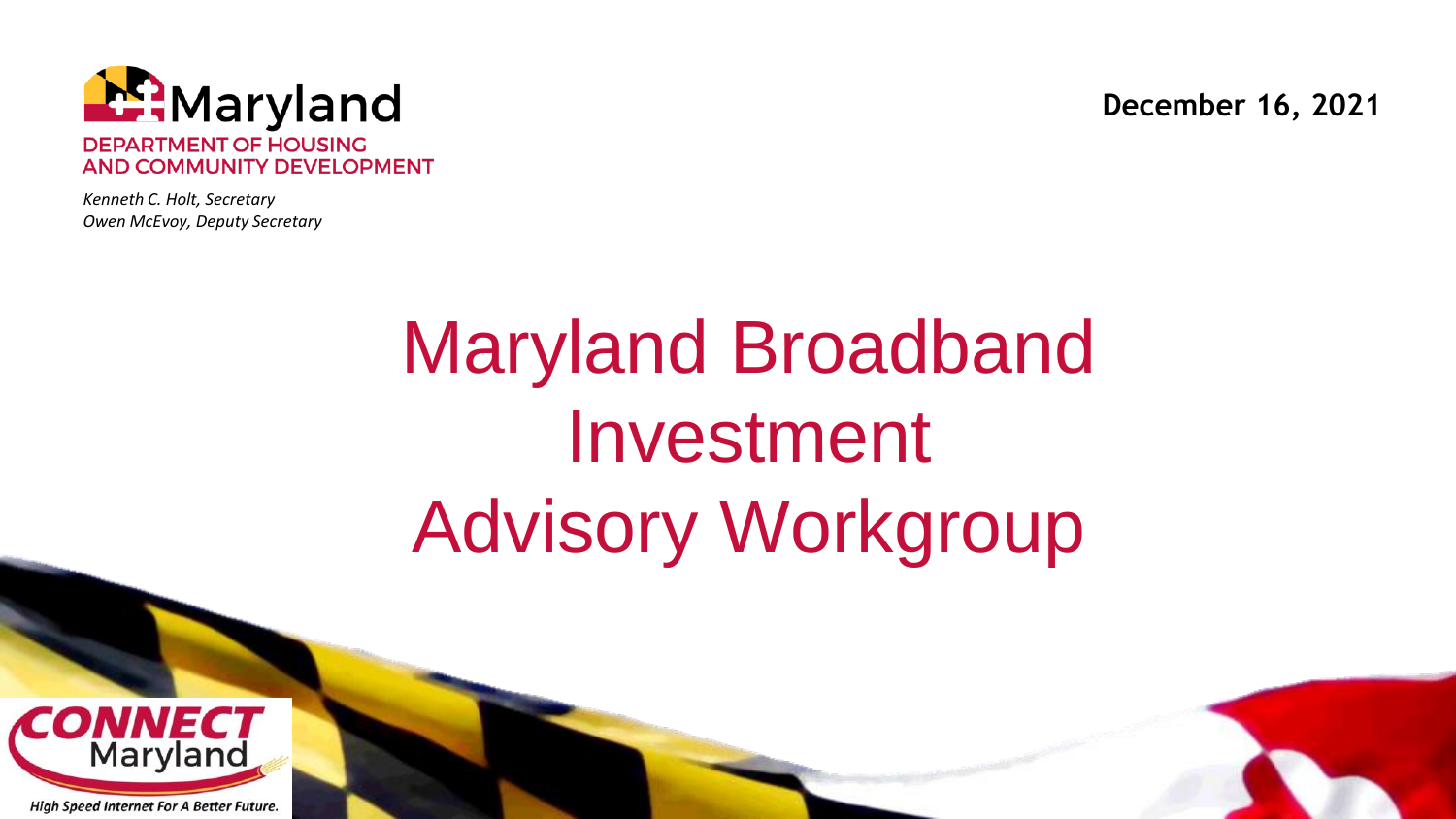### Welcome and Member Introductions

- ► Secretary Kenneth C. Holt, DHCD Workgroup Chair
- ► Secretary David Brinkley, DBM
- ► Secretary Mike Leahy, DoIT
- ► Mr. Sean Powell, MDOT
- ► Senator Stephen Hershey, Jr., District 36
- ► Senator Sarah Elfreth, District 30
- ► Delegate Brian Crosby, District 29B
- ► Delegate Johnny Mautz, District 37B
- ► Honorable Thomasina Coates, M.S., Charles **County**
- ► Honorable Craig Rice, Montgomery County
- ► Honorable George Pfeffer, Jr., Dorchester **County**
- ► Mr. Robert O'Conner, CTO, Baltimore County
- ► Councilmember Henri Gardner, City of Bowie
- ► Mr. Scott Nicewarner, Administrator, City of **Hagerstown**



*Kenneth C. Holt, Secretary*

**High Speed Internet For A Better Future** 

Marvland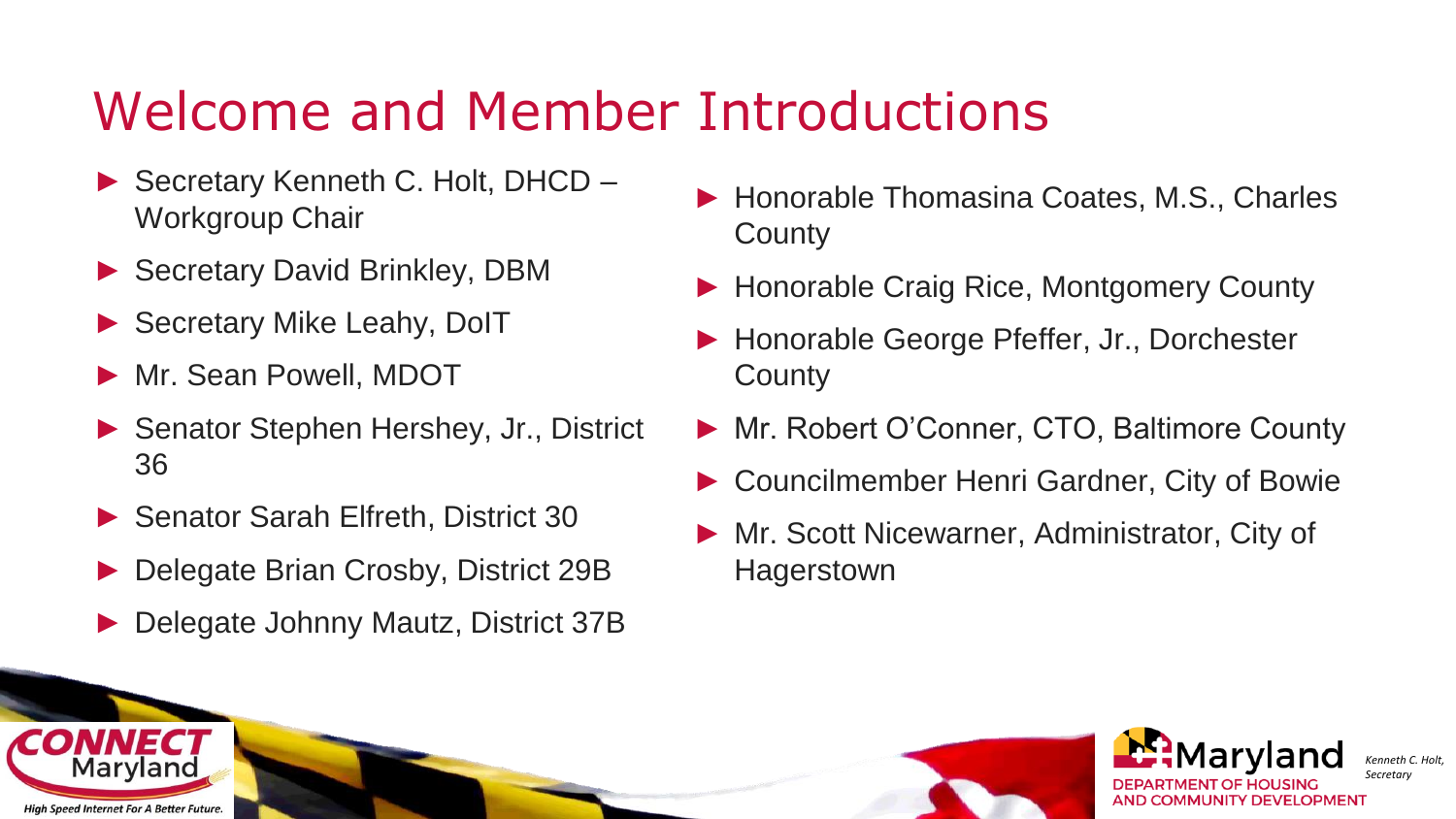### Workgroup Purpose

- ► Workgroup will advise on DHCD's Office of Statewide Broadband's proposed framework for allocating and administering the State's Broadband Funding - \$400 million
- ► TIMELINE
	- ⮚ Meeting 1 December 16, 2021: Workgroup Convenes, discuss OSB Overview
	- ⮚ Meeting 2 Discuss OSB Program Framework, February 2022
	- ⮚ Meeting 3 Review Final OSB Program Framework and Program Funding, April 2022

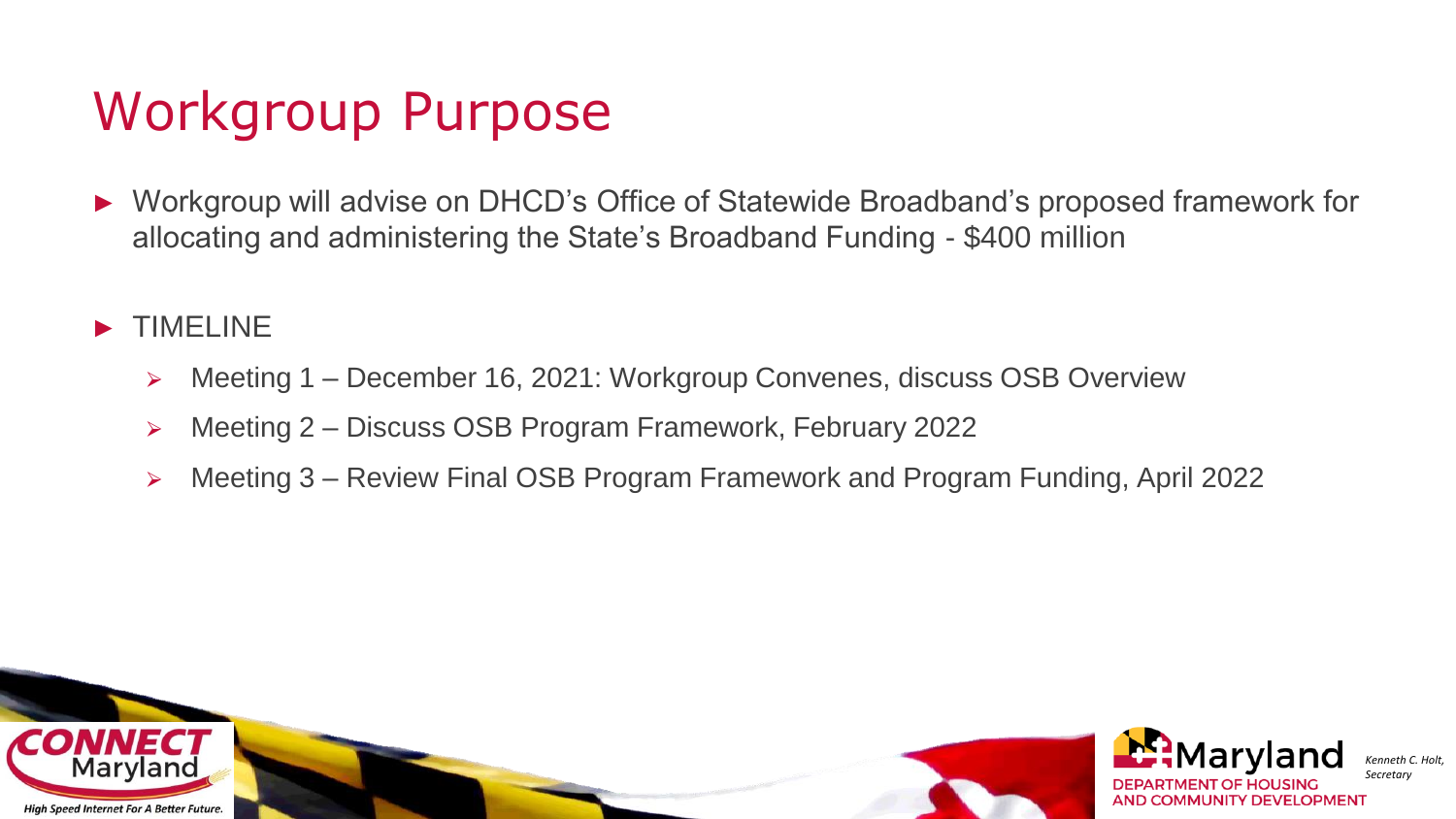### Governor's Office of Rural Broadband

- ► Established by Executive Order in 2017
	- $\geq$  Director hired in 2018, initial FY19 funding \$2 million
- Identified a \$100 million cost for service to unserved rural households, requested \$50 million over a 5 year period to assist with broadband expansion.
	- ⮚ FY20 \$11.8 million in capital and operational funding
	- ⮚ FY21 \$11.2 million in capital and operational funding, increased to \$32.7 million
- The Office worked closely with local jurisdictions to determine unserved areas and determine need.



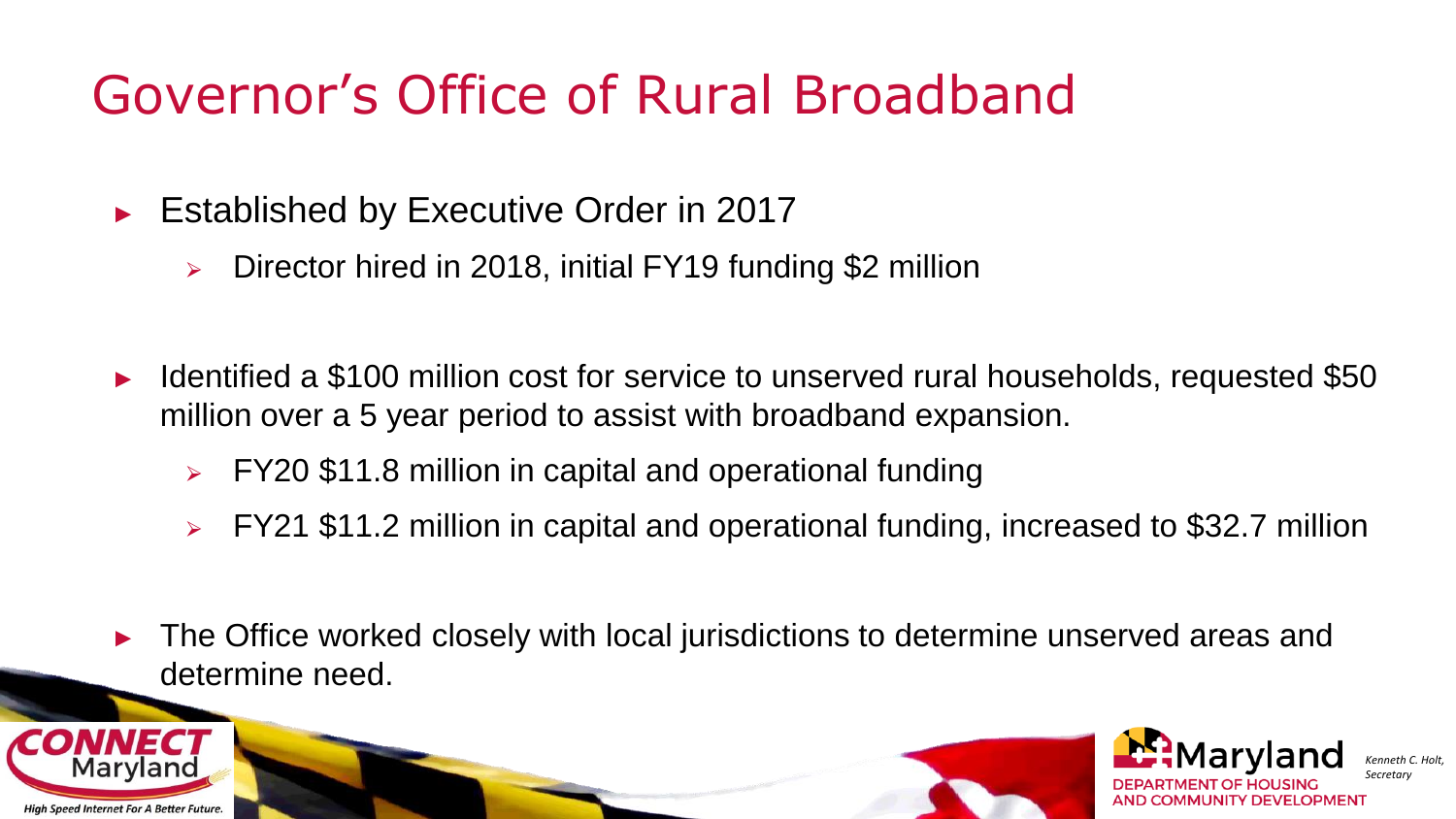## Program Expansion: Office of Statewide Broadband

- ► The Office of Statewide Broadband (OSB) was established by SB66, Digital Connectivity Act of 2021 signed into law (CH74) by the Governor in April 2021
	- $\triangleright$  The Office has been housed at DHCD
- Three state funds established for OSB
	- $\triangleright$  Digital Inclusion Fund
	- $\triangleright$  Digital Connectivity Fund
	- ⮚ Rural Broadband Assistance Fund (relocated from Dept. of Commerce)

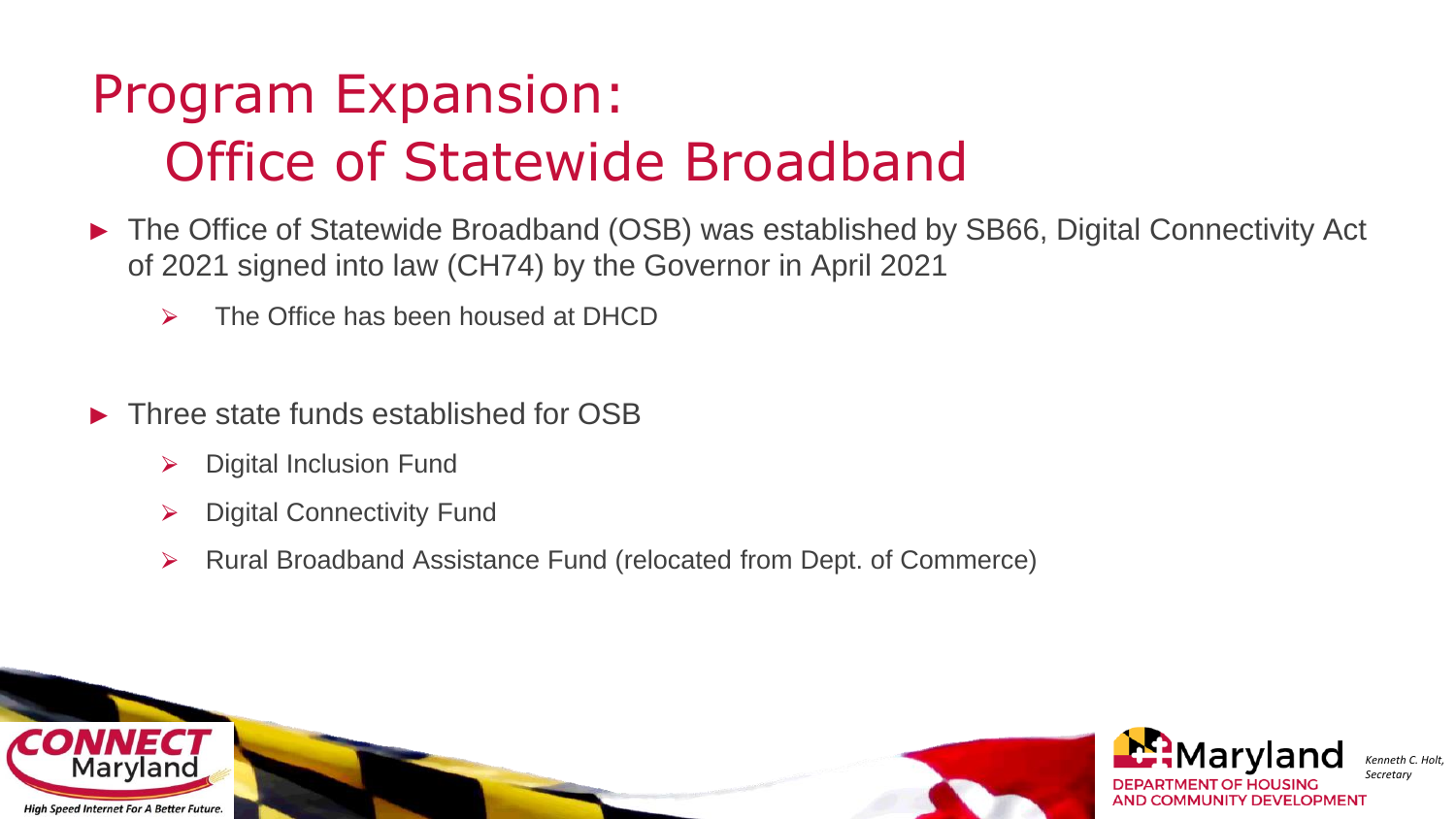#### Cont.

- ► SB66 Responsibilities and Definitions:
	- **► Construction and Access to Infrastructure** 
		- Ensure that all households have physical access to broadband infrastructure for service
	- $\triangleright$  Equity
		- Ensure that everyone has the financial resources, equipment, and digital skills needed to get online
	- $\triangleright$  Inclusion
		- Ensure that the benefits of the internet and digital technologies are available to everyone





*Kenneth C. Holt, Secretary*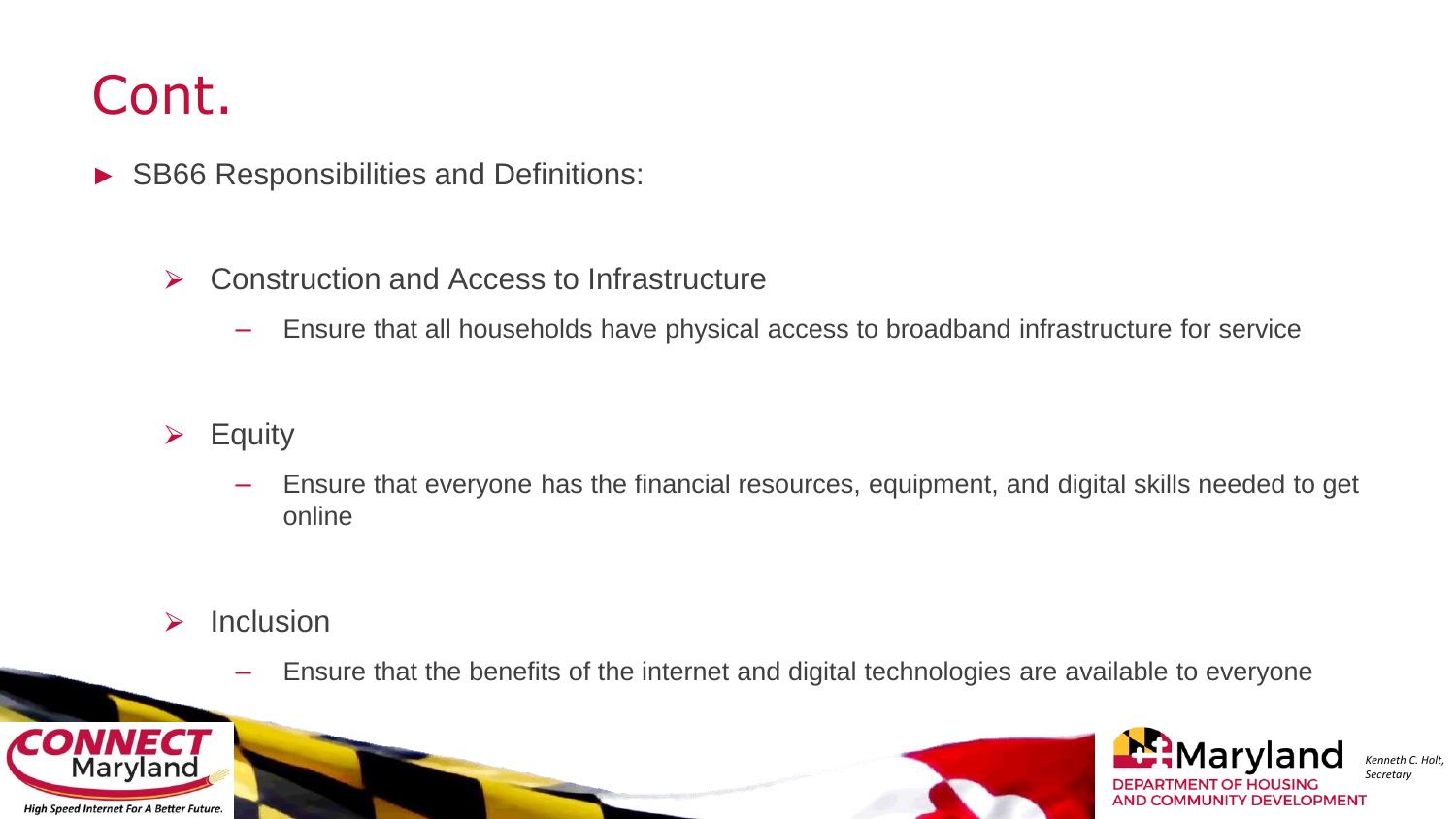### Funding from American Rescue Program Act (ARPA)

#### ► Funding from ARPA

- ⮚ Governor and General Assembly agree to commit \$300 million from ARPA April 2021
- ⮚ Governor increases commitment to \$400 million supported by a combination of funding from the ARPA State Fiscal Relief Fund and the Capital Projects Fund – August 2021

#### ► ARPA program rules

- $\triangleright$  US Treasury is responsible for the program and its rules
- ⮚ Unserved household: one that cannot obtain service of at least 25 Megabits per second (Mbps) download or 3 Mbps upload
	- Funding can only be provided for locations that meet this requirement
- ⮚ Funded service: must be capable of 100 Mbps download and 100 Mbps upload or better
	- Funded service capability can be reduced to 100 Mbps download and 20 Mbps upload under certain circumstances
- ⮚ Funding encumbrance: by December 2023 and spent by December 2026



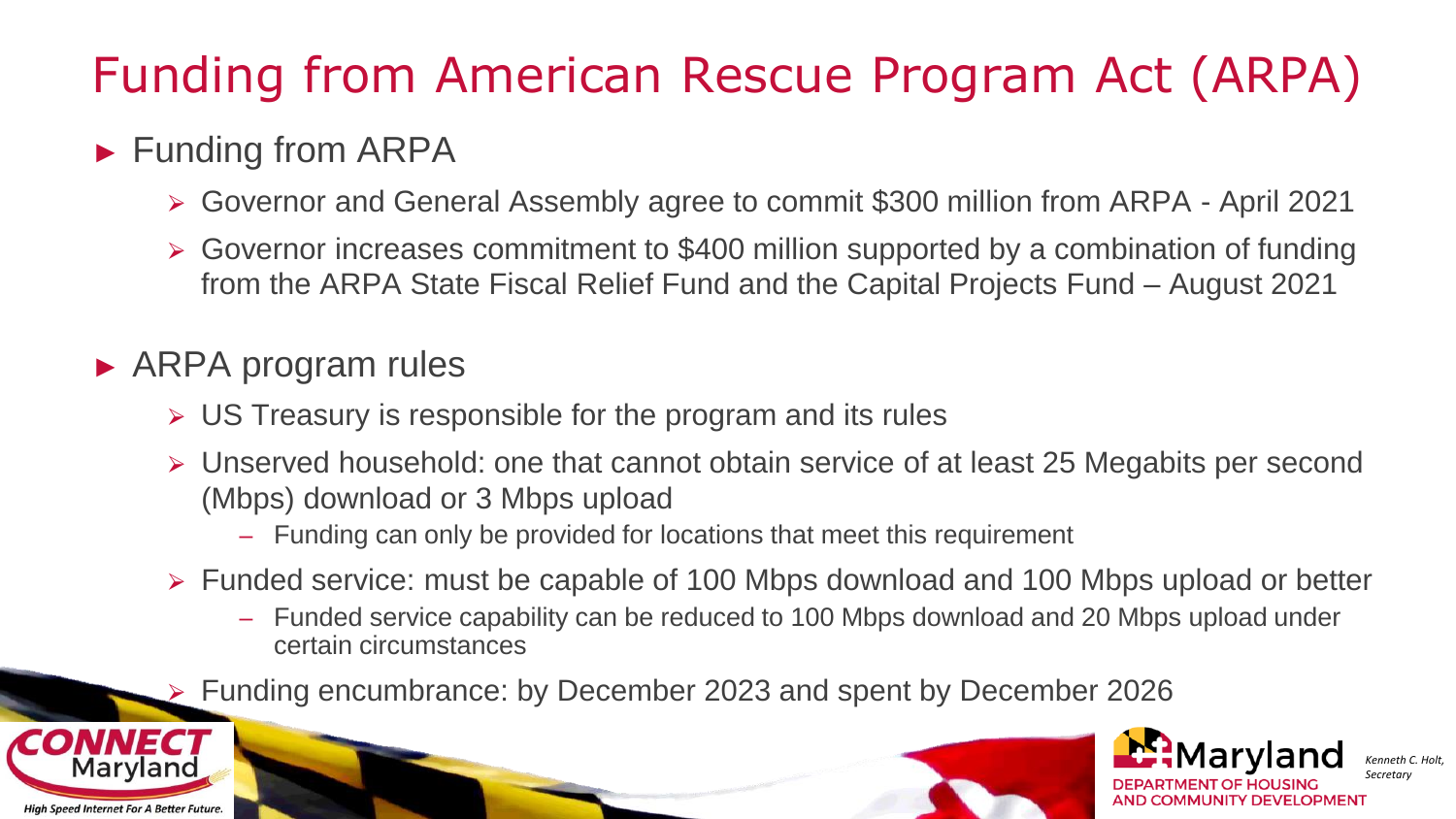## Total Broadband Funding

| State and CARES Funding - Capital and Operating |              |  |
|-------------------------------------------------|--------------|--|
| <b>FY19</b>                                     | \$2,000,000  |  |
| <b>FY20</b>                                     | \$9,180,000  |  |
| <b>FY21</b>                                     | \$2,700,000  |  |
| Total Budget                                    | \$13,880,000 |  |

| <b>ARPA Funding</b>           |               |  |
|-------------------------------|---------------|--|
| Service Fee Subsidy           | \$45,000,000  |  |
| Device Subsidy                | \$30,000,000  |  |
| <b>Digital Inclusion Fund</b> | \$2,000,000   |  |
| <b>Gap Networks</b>           | \$5,000,000   |  |
| <b>Network Infrastructure</b> | \$97,600,000  |  |
| <b>Digital Connectiveness</b> | \$23,720,000  |  |
| LGIF                          | \$15,180,000  |  |
| LGIF FY21                     | \$30,000,000  |  |
| <b>Municipal Broadband</b>    | \$45,000,000  |  |
| <b>Additonal Funding</b>      | \$100,000,000 |  |
| <b>OSB Program Subtotal</b>   | \$393,500,000 |  |
| Digital Literacy Program      | \$4,000,000   |  |
| Digital Navigators *          | \$2,000,000   |  |
| <b>Total Budget</b>           | \$399,500,000 |  |

\* Budgeted to UM Extention





*Kenneth C. Holt, Secretary*

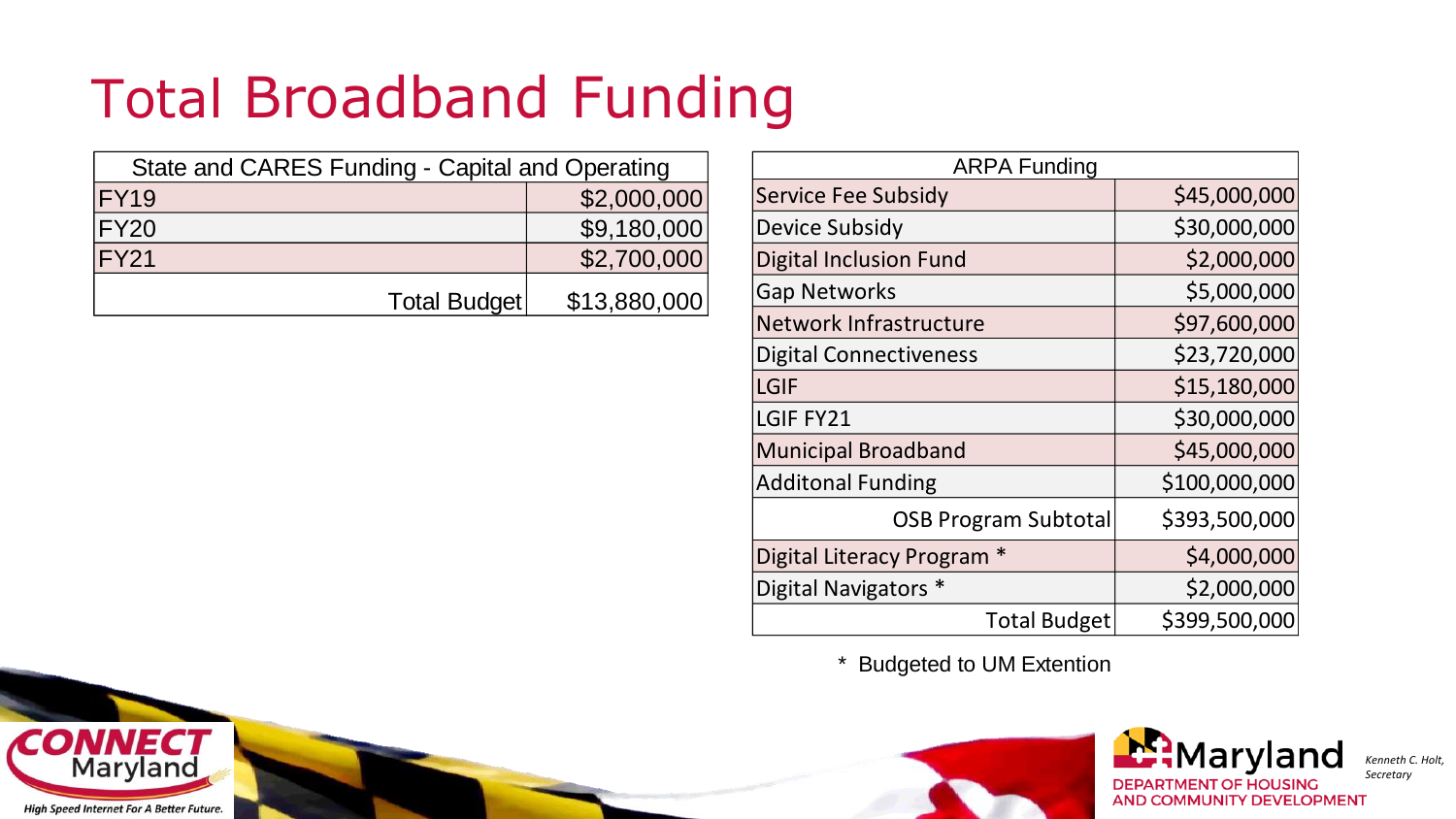## County Funding to Date

| <b>County</b>       | <b>DHCD</b><br><b>Funding</b> | <b>Non-DHCD</b><br><b>Funding</b> | <b>County</b><br><b>Total</b> |
|---------------------|-------------------------------|-----------------------------------|-------------------------------|
| <b>Allegany</b>     | 4,277,647                     | 2,647,347                         | 6,924,994                     |
| <b>Anne Arundel</b> |                               |                                   |                               |
| <b>Baltimore</b>    | 2,325,836                     | 1,536,400                         | 3,862,236                     |
| <b>Calvert</b>      | 2,332,368                     | 1,570,912                         | 3,903,280                     |
| <b>Caroline</b>     | 2,637,600                     | 2304146                           | 4,941,746                     |
| <b>Carroll</b>      | 680,488                       | 473,659                           | 1,154,147                     |
| <b>Cecil</b>        | 1,269,672                     | 817,702                           | 2,087,374                     |
| <b>Charles</b>      | 3,152,056                     | 3,395,614                         | 6,547,670                     |
| <b>Dorchester</b>   | 2,394,695                     | 388,437                           | 2,783,132                     |
| <b>Frederick</b>    | 262,012                       | 194,437                           | 456,449                       |
| <b>Garrett</b>      | 3,648,589                     | 2,146,641                         | 5,795,230                     |
| <b>Harford</b>      | 844,426                       | 570,563                           | 1,414,989                     |

| <b>County</b>                              | <b>DHCD</b><br><b>Funding</b> | <b>Non-DHCD</b><br><b>Fundina</b> | <b>County</b><br><b>Total</b> |
|--------------------------------------------|-------------------------------|-----------------------------------|-------------------------------|
| <b>Howard</b>                              |                               |                                   |                               |
| Kent                                       | 2,337,892                     | 2,526,633                         | 4,864,525                     |
| <b>Montgomery</b>                          |                               |                                   |                               |
| <b>Prince George's</b>                     |                               |                                   |                               |
| <b>Queen Anne's</b>                        | 3,191,549                     | 2,196,068                         | 5,387,617                     |
| St. Mary's                                 | 532,838                       | 452,838                           | 985,676                       |
| <b>Somerset</b>                            | 3,888,705                     | 2,428,841                         | 6,317,546                     |
| <b>Talbot</b>                              | 2,913,771                     | 19,337,476                        | 22,251,247                    |
| Washington                                 | 283,731                       | 68,498                            | 352,229                       |
| <b>Wicomico</b>                            | 1,387,226                     |                                   | 1,387,226                     |
| <b>Worcester</b>                           | 3,692,750                     | 2,460,000                         | 6,152,750                     |
| <b>FY19 - FY21</b><br><b>Total Funding</b> | \$42,053,851                  | \$45,516,212                      | \$87,570,063                  |





*Kenneth C. Holt, Secretary*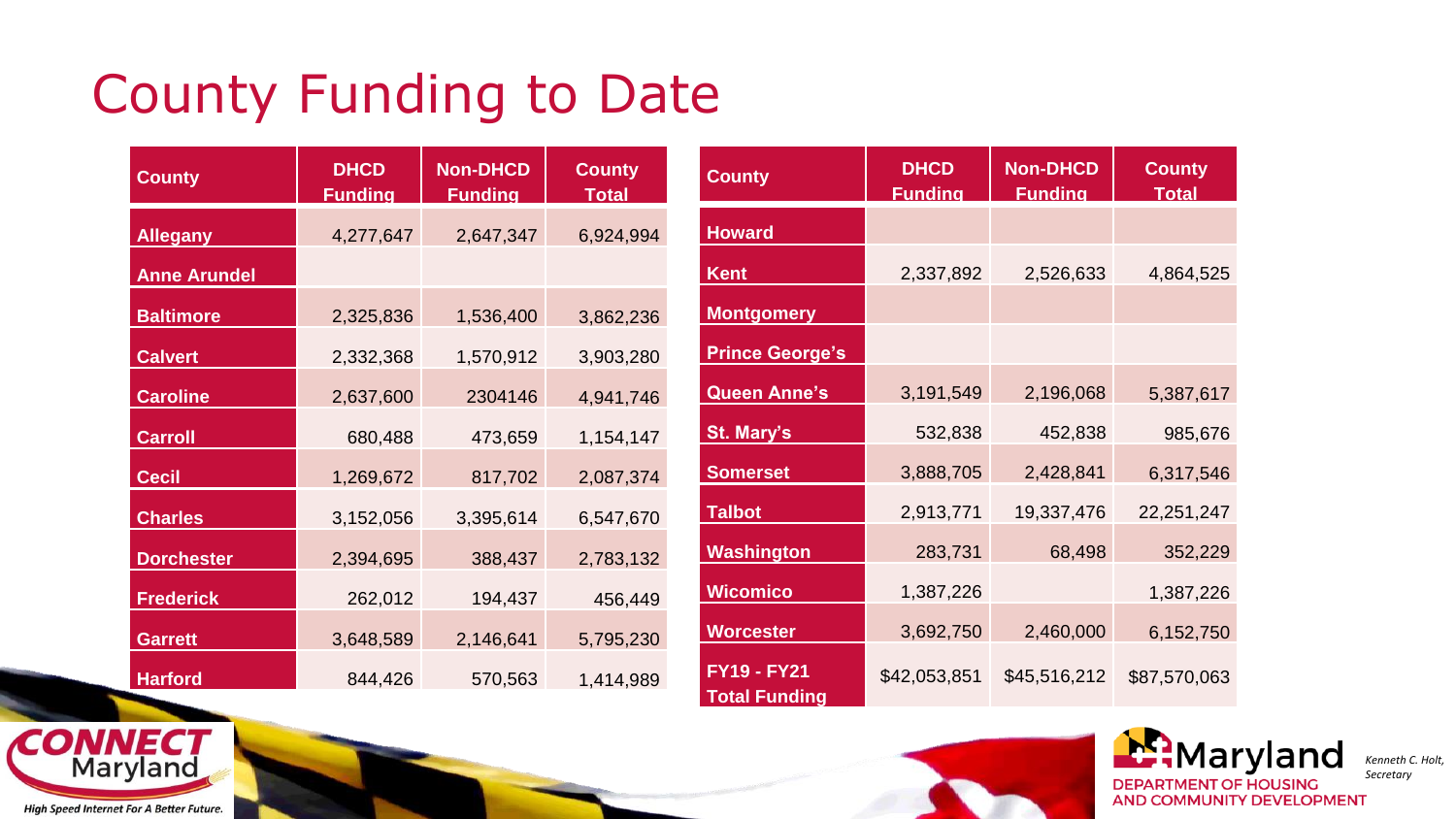### OSB: Program Descriptions

| Program:                  | <b>Neighborhood Connect</b>                                                           | <b>Connect MD: Network</b><br>Infrastructure                                          |
|---------------------------|---------------------------------------------------------------------------------------|---------------------------------------------------------------------------------------|
| Applicant:                | Local Jurisdiction w/ISP<br>partner                                                   | Internet Service Provider<br>Щ.<br>(ISP)                                              |
| <b>Available Funding:</b> | \$13MM                                                                                | \$97MM                                                                                |
| <b>Grant Amount:</b>      | \$50,000 to \$500,000                                                                 | \$1MM to \$10MM                                                                       |
| <b>Required Match:</b>    | 10%, 20%, 30% of<br>-<br>construction cost<br>depending on density of<br>service area | 10%, 20%, 30% of<br>-<br>construction cost<br>depending on density of<br>service area |
| <b>Grant Awards:</b>      | <b>April 2022</b>                                                                     | <b>April 2022</b><br>$\overline{\phantom{0}}$                                         |
| <b>Award Method:</b>      | <b>Competitive Scoring</b>                                                            | <b>Competitive Scoring</b>                                                            |



*Kenneth C. Holt, Secretary*

**High Speed Internet For A Better Future.** 

**CONNECT**<br>Maryland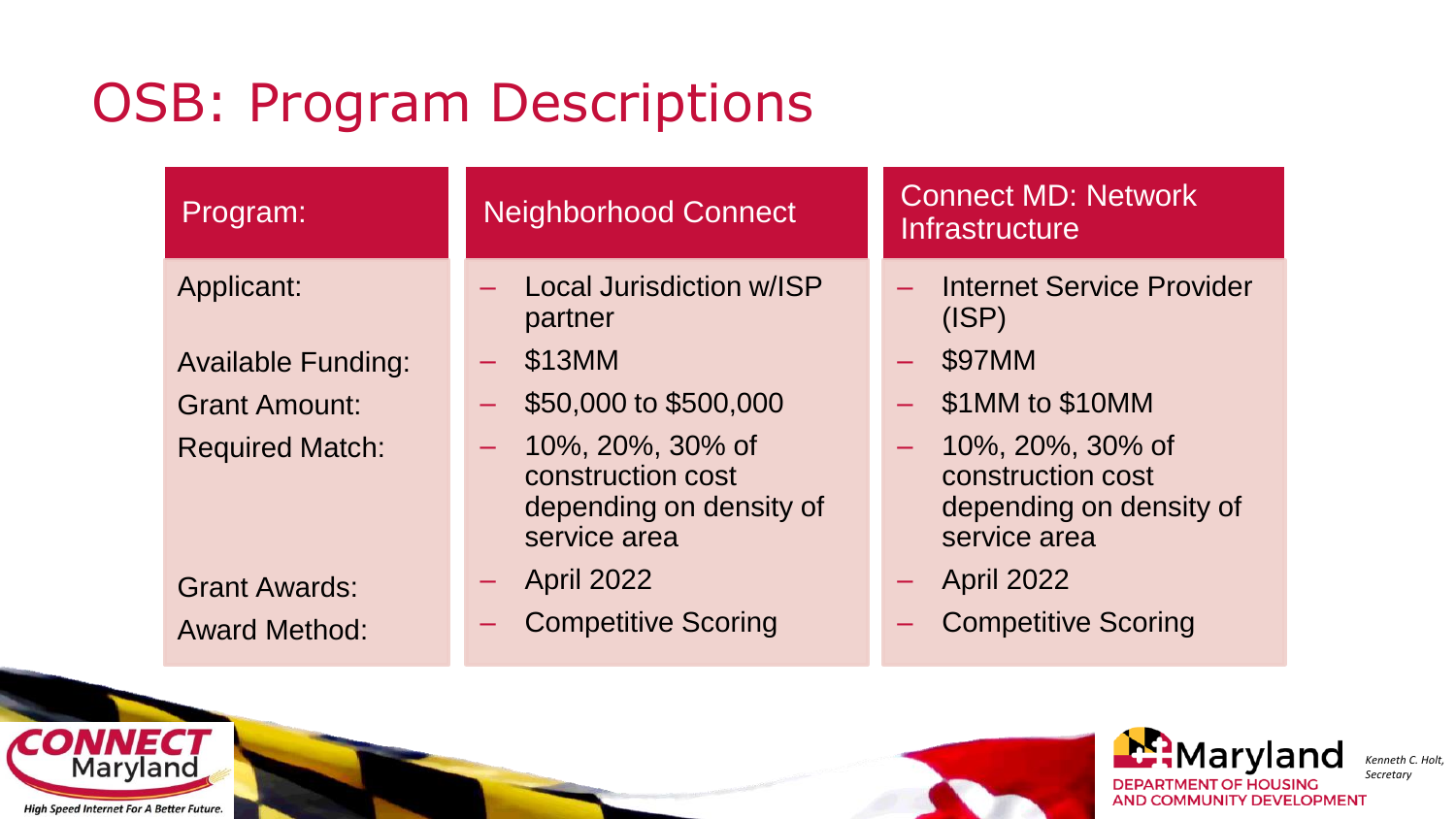#### Cont.

- ► Maryland Emergency Broadband Benefit Program (MEBB)
	- − Provides a service subsidy of up to \$15 per month to eligible low and moderate income households, developed for Equity and Inclusion efforts
	- − Utilizes the Federal Emergency Broadband Benefit (EBB) Program for eligibility and enrollment If a household is enrolled in EBB, they automatically are eligible for MEBB
	- − Program slated to run through August 2022, may be extended depending funds remaining

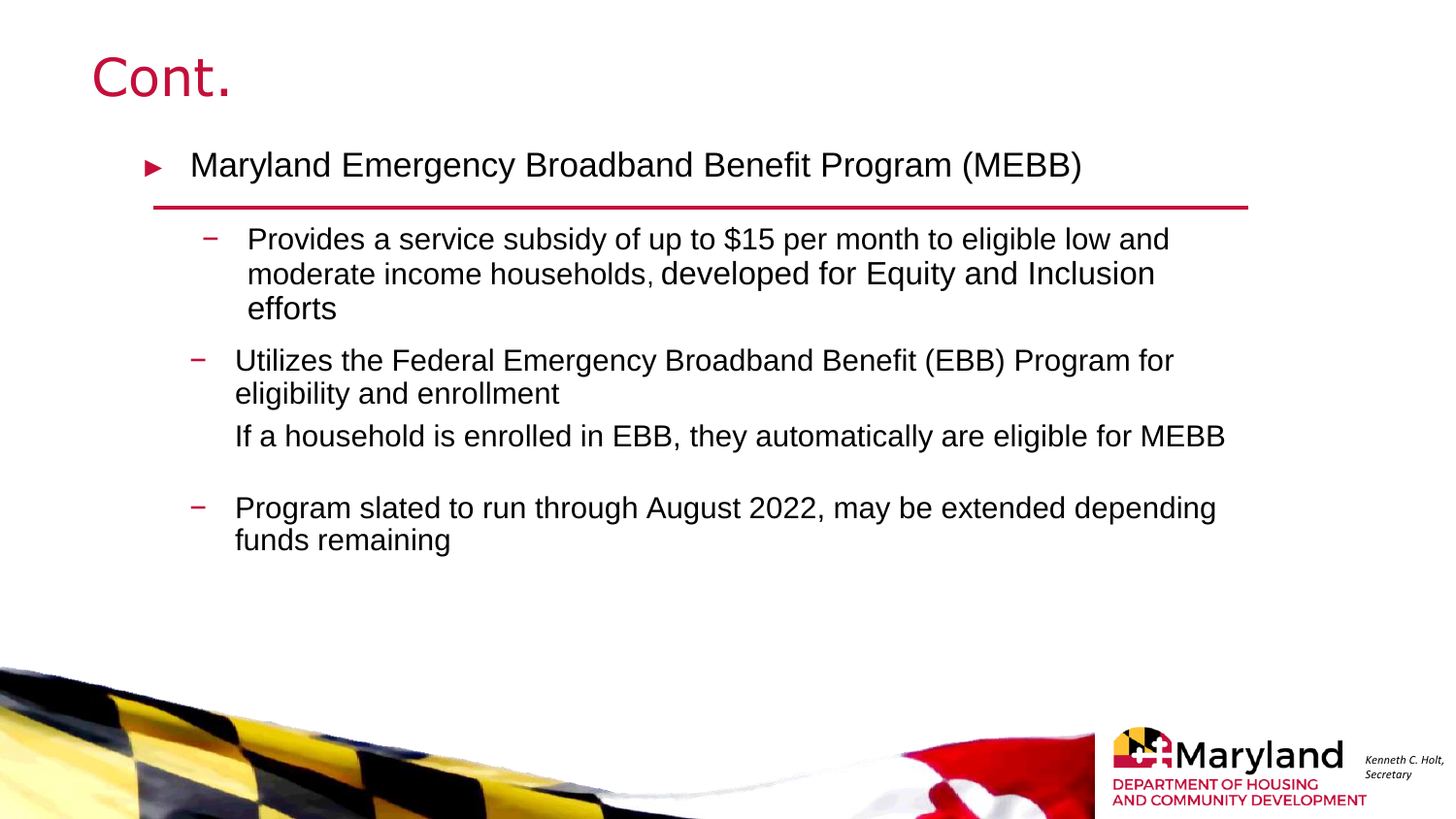### OSB: New Programs Coming

#### **Maryland Device Subsidy Program - \$30 Million**

- Will provide up to a \$200 subsidy for the purchase of a computer for low/moderate income households
- $-$  Under development rollout expected in 1st quarter 2022

#### **Digital Inclusion Program (funds in Digital Inclusion Fund) – \$2 million**

- Will provide grant to non-profits providing digital inclusion and digital skills programs
- Rollout expected in 1st quarter 2022

#### **Gap Networks Program - \$5 Million**

- Will provide grants to non-profits delivering free internet service to households
- Rollout expected in 1st quarter 2022

#### **Municipal Broadband - \$45 Million**

- Will provide grants to local jurisdictions to retrofit public housing for broadband distribution
- rollout expected in 2nd quarter 2022

#### **Digital Connectedness - \$23.72 Million**

- Will provide grants to local jurisdictions to help offset costs associated with difficult to connect homes
- rollout expected in 2nd quarter 2022





*Kenneth C. Hol Secretary*